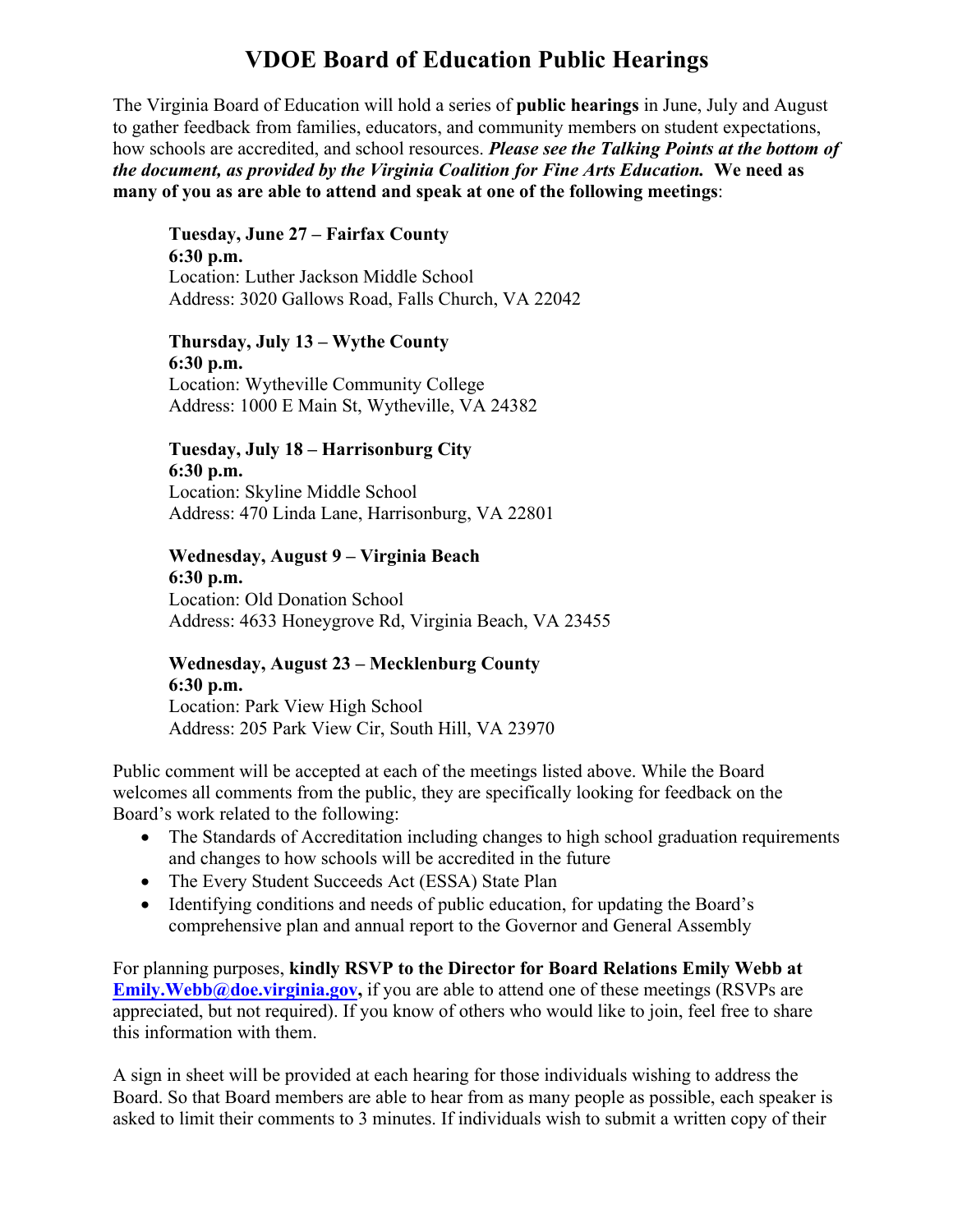remarks, or additional materials for the Board to consider, those will be accepted at the hearing. Comment cards will also be available. The Board President or chairperson may, in his or her discretion, extend the public comment portion of the meeting, allocate the time available for public comment, adjust the order of speakers, or take other reasonable measures to ensure that the Board hears multiple views on any matter presented to the Board.

Emily V. Webb Director, Office of Board Relations Virginia Department of Education Phone: (804) 225-2924 Email: Emily.Webb@doe.virginia.gov

Tips on Presenting to the Board

- Don't beg, remember you represent a proud and important profession...no apologies needed.
- Be respectful but firm in your request.
- Leave behind a copy of your comments. Please do not leave behind the speaker's copy of the talking points. A clean copy of the notes is provided for you, or customize your comments. At the bottom of the comments is an area for you to insert your contact information.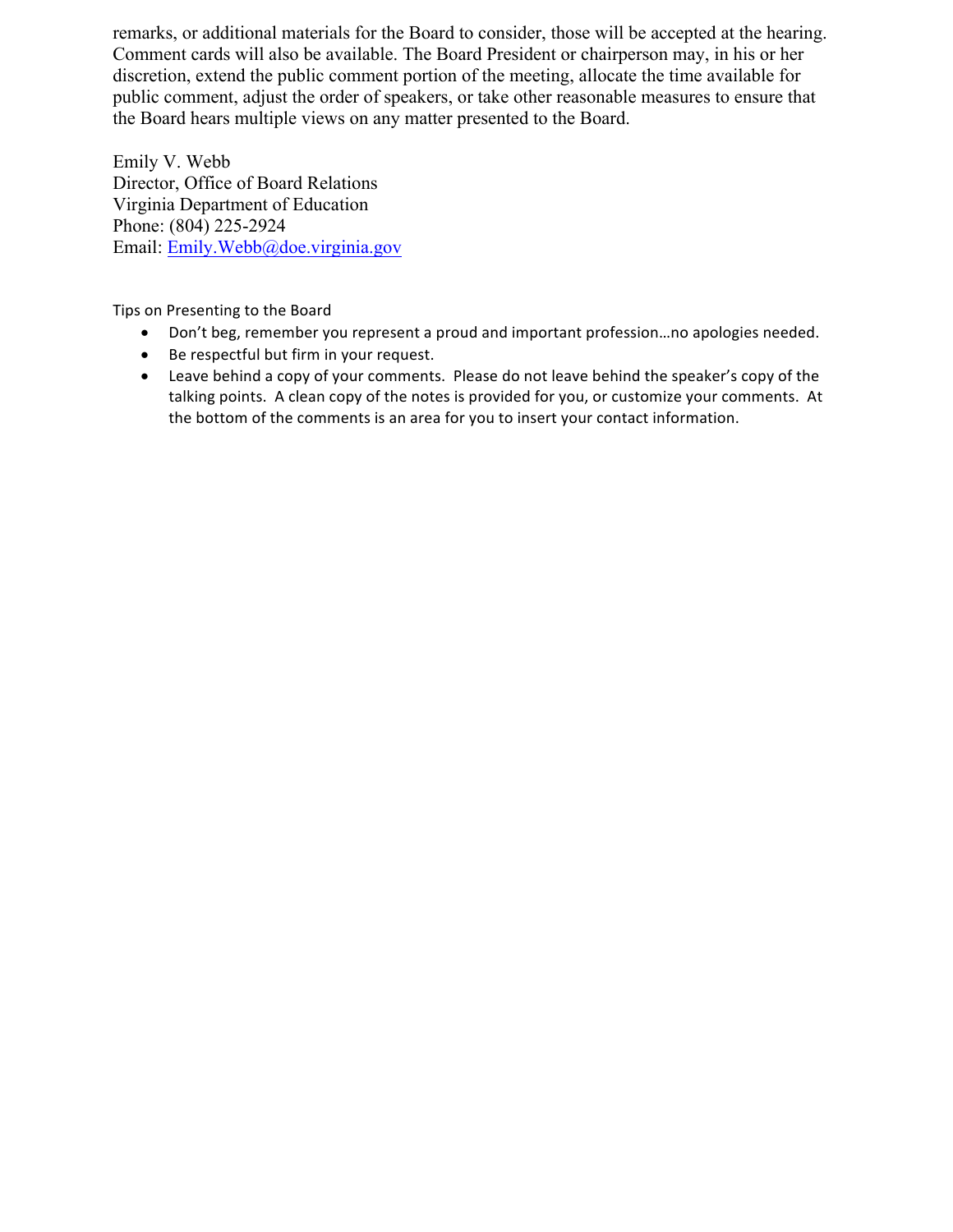

## **SPEAKERS COPY Board of Education Talking Points-Summer 2017 Public Comments**

Topics are organized in order of importance. Bold text is what we are **ASKING** for. Please use the clean copy of these notes to hand in after speaking......See separate document.

Graduation Credit Requirement in the Fine Arts

The Virginia Coalition for Fine Arts Education recommends that, in the new Virginia diploma requirements, the fine arts be assigned one full credit for graduation, not to be shared with Career and Technical Education, foreign language, or any other discipline.

As defined in the Every Student Succeeds Act (ESSA), a well-rounded education is not complete without the arts. Study and practice in the visual and performing arts prepare students for the twenty-first century and facilitate growth directly aligned with the 5C's: critical thinking; creativity; collaboration; communication; and civic and community engagement. In the arts students learn, develop, and exercise these skills, which have been identified as critical for all Virginia high school graduates. The arts also provide opportunities for students to hone literacy skills which in their expanded form require students to critically examine and communicate through images and sound as well as text. The Coalition recommends that in the Commonwealth of Virginia's state ESSA plan that arts assessment(s) be required and that arts education be required for state accreditation. (see snapshot of state policies **for Arts Education)**

#### Full Funding for Elementary Art and Music Teachers

**The Virginia Coalition for Fine Arts Education is requesting a change in the funding formula used for elementary arts, music, and PE. We request that the state provide full funding of licensed elementary** art and elementary music teachers sufficient to provide a minimum of 60 minutes each of art and music instruction per week for kindergarten-fifth grade students.

- Full implementation of the kindergarten through fifth grade Music and Visual Art Standards of Learning requires sufficient instructional time at each grade level.
- Currently, the amount of art and music instruction an elementary student receives depends upon which school division the student attends. Moreover, in some cases, students at one school within a district may receive 40 minutes per week more than students attending a second school. Full funding would support equity of access to art and music instruction for all kindergarten through fifth grade students across the Commonwealth.

#### STEM to STEAM

**VCFAE believes that that the addition of the arts to transform STEM to STEAM education, as defined** by science, technology, engineering, arts, and mathematics, when implemented with fidelity, will **enhance learning and will benefit all students**. Arts and design education bring flexible thinking, design thinking, risk-taking, and creative problem-solving to STEAM education with the overarching goal of fostering innovation that comes by combining the mind of a scientist or technologist with that of an artist or designer. Again, at the federal level, STEAM is supported in the Every Student Succeeds Act legislation. We are requesting that the Virginia Board of Education take into consideration the range of